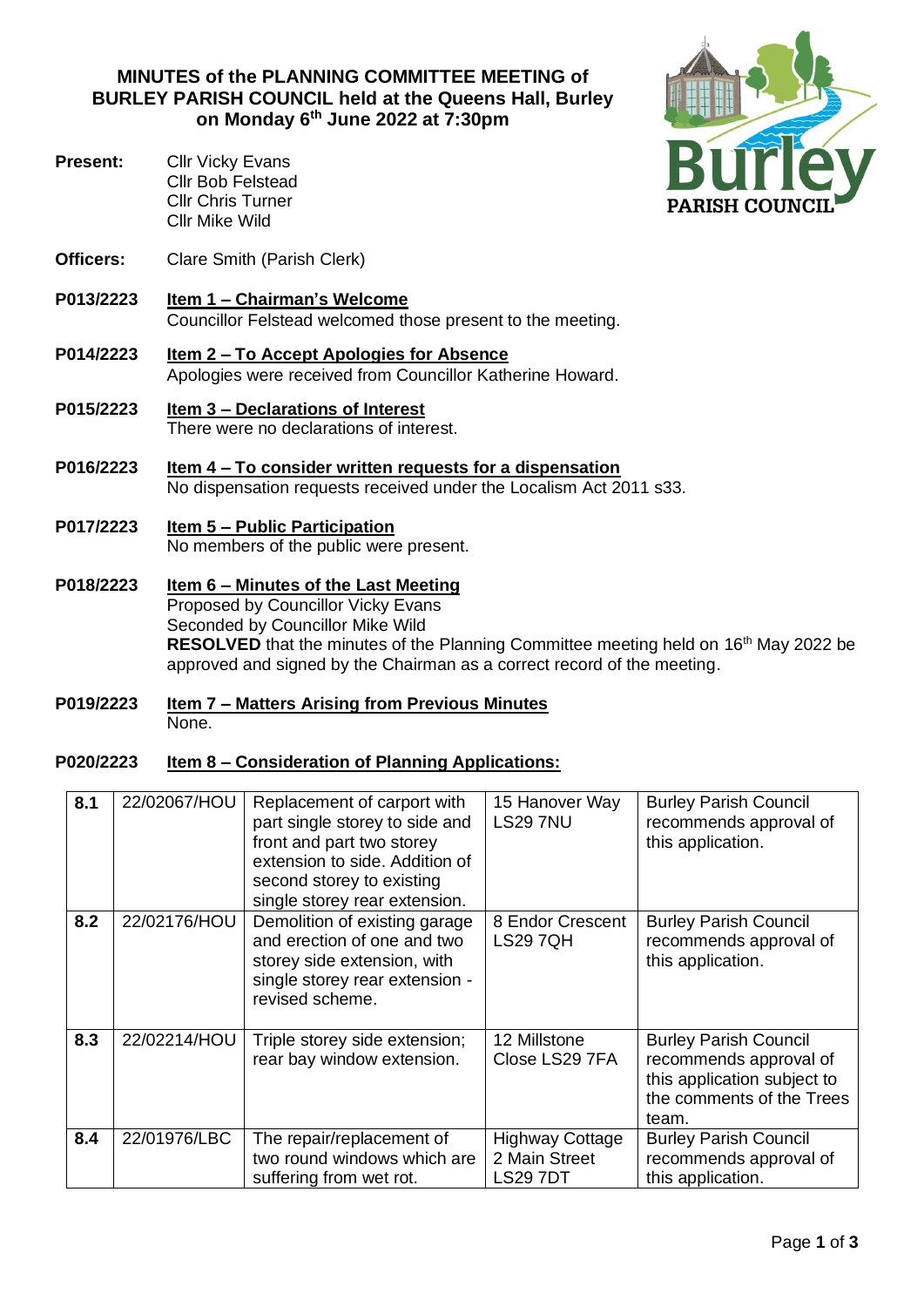| 8.5 | 22/02260/HOU | Replacement of existing<br>double garage (retaining<br>below ground structure) | 26 The Copse<br><b>LS29 7QY</b>               | <b>Burley Parish Council</b><br>recommends approval of<br>this application subject to<br>clarification of exactly what<br>the existing 'below ground<br>structure' is as there are<br>no details in the<br>documents available.                                                                                                                                                                                                                  |
|-----|--------------|--------------------------------------------------------------------------------|-----------------------------------------------|--------------------------------------------------------------------------------------------------------------------------------------------------------------------------------------------------------------------------------------------------------------------------------------------------------------------------------------------------------------------------------------------------------------------------------------------------|
| 8.6 | 22/02160/FUL | Installation of new electrical<br>substation                                   | Generous<br>Pioneer 2 Ilkley<br>Road LS29 7HR | <b>Burley Parish Council</b><br>recommends refusal of<br>this application. The<br>location of the substation<br>is not suitable. The original<br>location shown in<br>application 22/01910/FUL<br>was more appropriate.<br>The design is not<br>aesthetically pleasing in<br>this Conservation Area<br>location and would also be<br>situated opposite the new<br>Sun Lane development<br>access which could create<br>a potential safety issue. |

## **P021/2223 Item 9 – Decisions made by Bradford MDC**

The Committee noted the following decisions made by Bradford MDC:

| 9.1 | 22/00193/FUL | Conversion of garage/studio into<br>a studio flat with kitchen,<br>bathroom and first floor bedroom -                                 | 1 Ash Tree Walk<br><b>LS29 7NZ</b>                                  | Refused                  |
|-----|--------------|---------------------------------------------------------------------------------------------------------------------------------------|---------------------------------------------------------------------|--------------------------|
| 9.2 | 22/01602/HOU | Two storey rear extension -                                                                                                           | 9 Mill View<br><b>LS29 7RW</b>                                      | Application<br>Granted   |
| 9.3 | 22/01910/FUL | Installation of new electrical<br>substation -                                                                                        | Generous Pioneer<br>2 Ilkley Road<br><b>LS29 7HR</b>                | Application<br>Withdrawn |
| 9.4 | 22/01481/HOU | Single storey rear extension -                                                                                                        | Cleasville<br><b>Bradford Road</b><br><b>LS29 7QL</b>               | Application<br>Granted   |
| 9.5 | 22/01407/HOU | Single storey extension and<br>external alterations -                                                                                 | <b>Beestone</b><br><b>Bungalow Green</b><br>Lane<br><b>LS29 7AZ</b> | Application<br>Granted   |
| 9.6 | 22/01502/HOU | Single storey side extension, hip<br>to gable roof and replacement<br>dormer window to rear -                                         | Ordesa<br><b>Station Road</b><br><b>LS29 7NT</b>                    | Application<br>Granted   |
| 9.7 | 22/01629/HOU | Alterations to swimming<br>pool/games room, forming<br>covered patio/facade detailing<br>and glazing. Proposed hard<br>landscaping. - | <b>Braeside</b><br>Moor Lane<br><b>LS29 7AF</b>                     | Application<br>Granted   |

## **P022/2223 Item 10 – Area Planning Panel**

The Area Planning Panel (Keighley and Shipley) is scheduled for Wednesday 29<sup>th</sup> June at 10:00am.